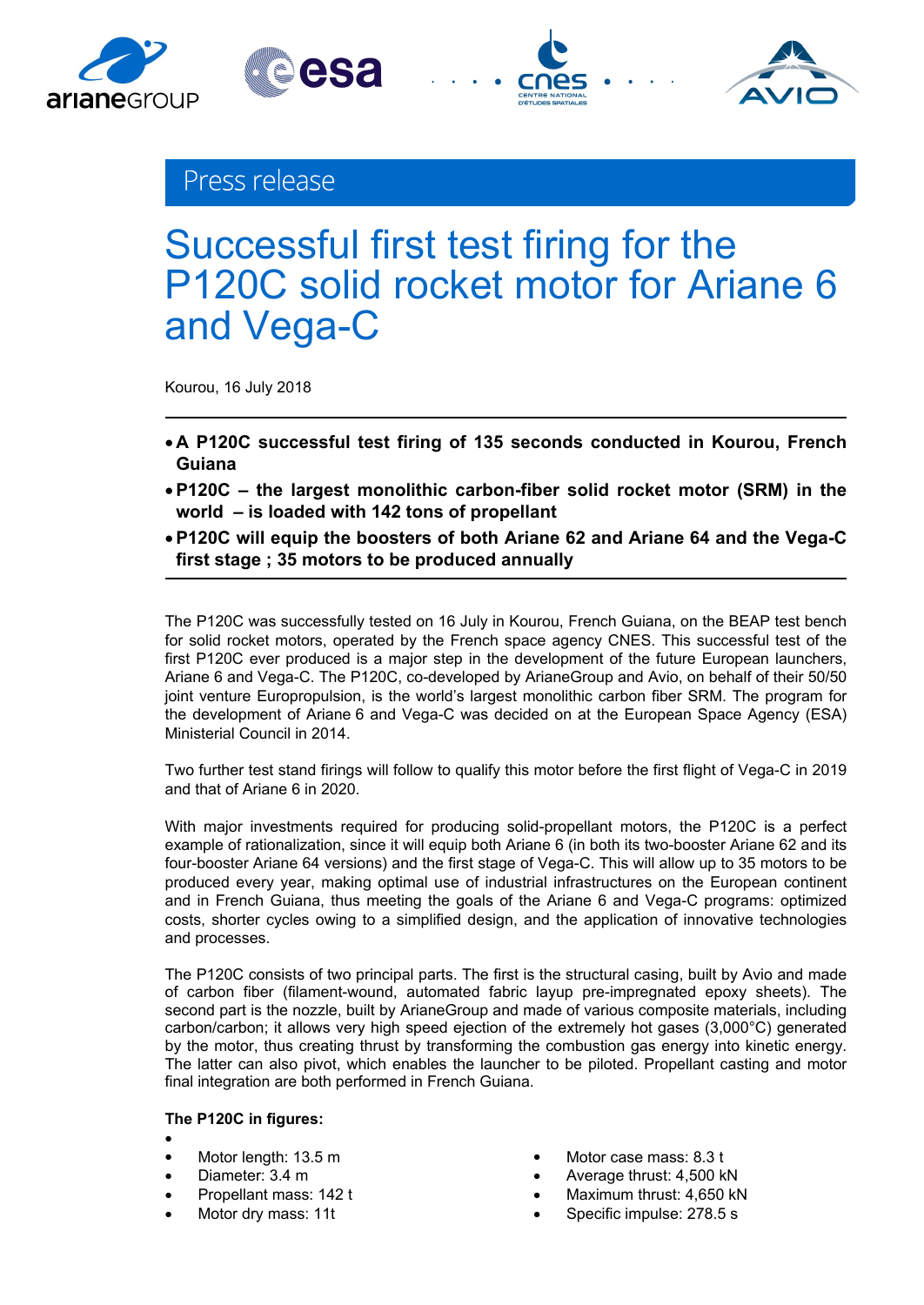



# Press release

Combustion time: 135 s

#### **ArianeGroup Press Contacts:**

Astrid EMERIT - T. +33.6.86.65.45.02 astrid.emerit@ariane.group Julien WATELET - T. +33.6 88.06.11.48 julien.watelet@ariane.group

#### **Avio Press Contact:**

Giuseppe COCCON – T. +393488558076 Giuseppe.coccon@avio.com Francesco DE LORENZO - T. +393355293206 francesco.delorenzo@avio.com

#### **CNES Press Contacts:**

Pascale BRESSON - T. +33.1.44.76.75.39 pascale.bresson@cnes.fr Raphaël SART - T. +33.1.44.76.74.51 raphael.sart@cnes.fr Sébastien MARTIGNAC - T. +33.1.44.76.78.35 sebastien.martignac@cnes.fr

#### **ESA Press contact:**

media@esa.int Tel: +33.1.53.69.72.99

#### **About ArianeGroup**

ArianeGroup develops and supplies innovative and competitive solutions for civil and military space launchers, with expertise in all aspects of state-of-the-art propulsion technologies. ArianeGroup is lead contractor for Europe's Ariane 5 and Ariane 6 launcher families, responsible for both design and the entire production chain, up to and including marketing by its Arianespace subsidiary, as well as for the missiles of the French oceanic deterrent force. ArianeGroup and its subsidiaries enjoy a global reputation as specialists in the field of equipment and propulsion for space applications, while their expertise also benefits other industrial sectors. The group is a joint venture equally owned by Airbus and Safran, and employs ca. 9000 highly qualified staff in France and Germany. Its 2017 sales are €3.4 billion. www.ariane.group

#### **About Avio**

Avio is a leading international group engaged in the construction and development of space launchers and solid and liquid propulsion systems for space travel. The experience and know-how built up over more than 50 years puts Avio at the cutting-edge of the space launcher sector, solid, liquid and cryogenic propulsion and tactical propulsion. Avio operates in Italy, France and France Guyana with 5 facilities, employing approx. 850 highly-qualified personnel, of which approx. 30% involved in research and development. Avio is a prime contractor for the Vega programme and a sub-contractor for the Ariane programme, both financed by the European Space Agency ("ESA"), placing Italy among the limited number of countries capable of producing a complete spacecraft.

www.avio.com

**About CNES**